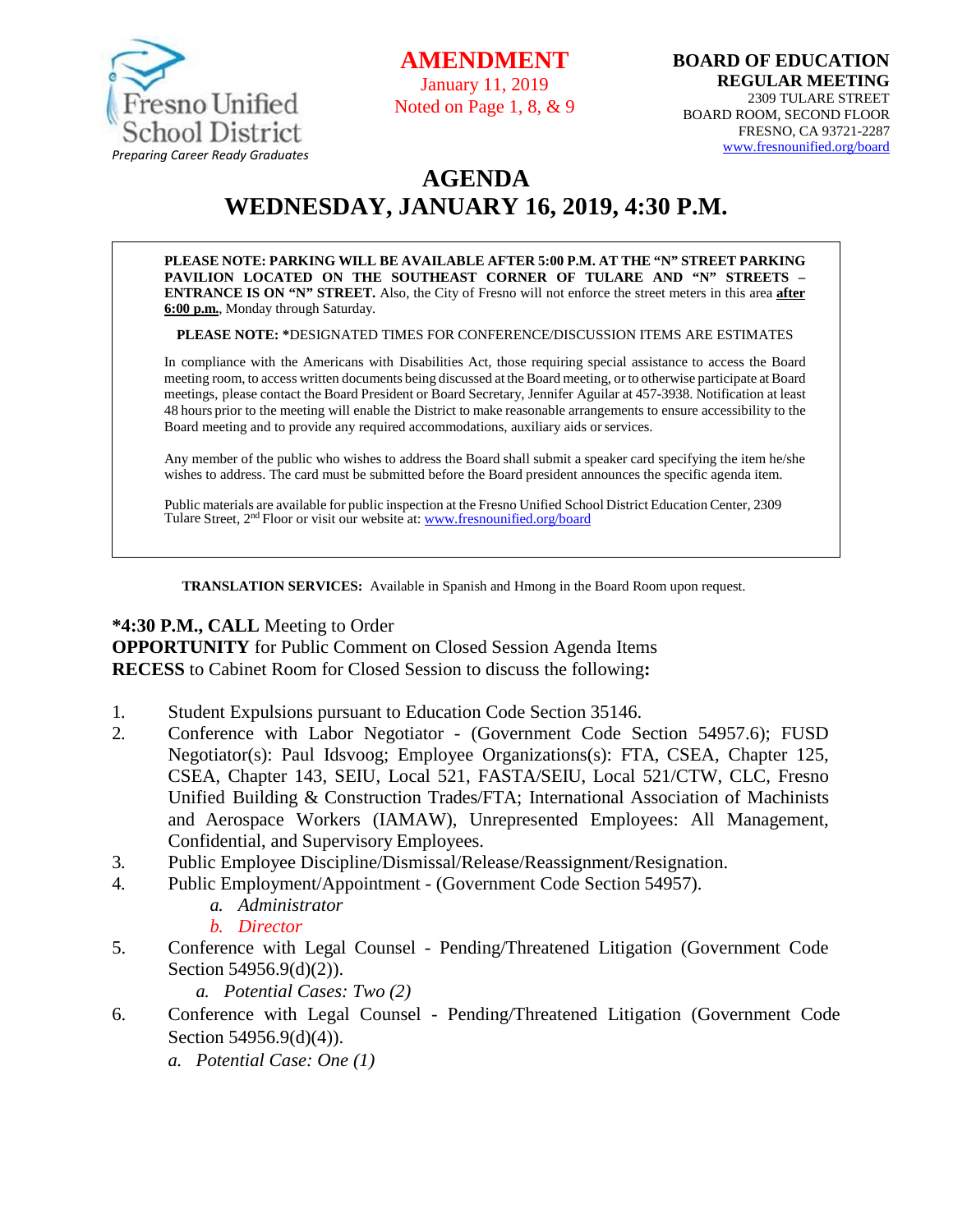**6:00 P.M., RECONVENE** and report action taken during Closed Session, if any.

## **PLEDGE OF ALLEGIANCE**

A parent that has had a positive impact at Leavenworth Elementary School will lead the flag salute.

## **HEAR Reports from Student Board Representatives**

An opportunity is provided to hear comments/reports from Student Board Representatives from Phillip J. Patiño School of Entrepreneurship. Contact person. Kim Mecum, telephone 457-3731.

## **HEAR Report from Superintendent**

## **OPPORTUNITY for Public Comment on Consent Agenda Items**

**ALL CONSENT AGENDA** items are considered to be routine bythe Board of Education and will be enacted by one motion. There will be no separate discussion of items unless a Board member so requests, in which event, the item(s) will be considered following approval of the Consent Agenda.

## **A. CONSENT AGENDA**

## **A-1, APPROVE Personnel List**

Included in the Board binders is the Personnel List, Appendix A, as submitted. The Superintendent recommends approval. Contact person: Paul Idsvoog, telephone 457-3548.

**A-2, ADOPT Findings of Fact and Recommendations of District Administrative Board** The Board of Education received and considered the Findings of Fact and Recommendations of District Administrative Panels resulting from hearings on expulsion and readmittance cases conducted during the period since the December 12, 2018 Regular Board meeting. The Superintendent recommends adoption. Contact person: Kim Mecum, telephone 457-3731.

## **A-3, APPROVE Minutes from Prior Meeting**

Included in the Board binders are the draft minutes for the November 14, 2018 Regular Meeting. The Superintendent recommends approval. Contact person: Robert G. Nelson, telephone 457-3884.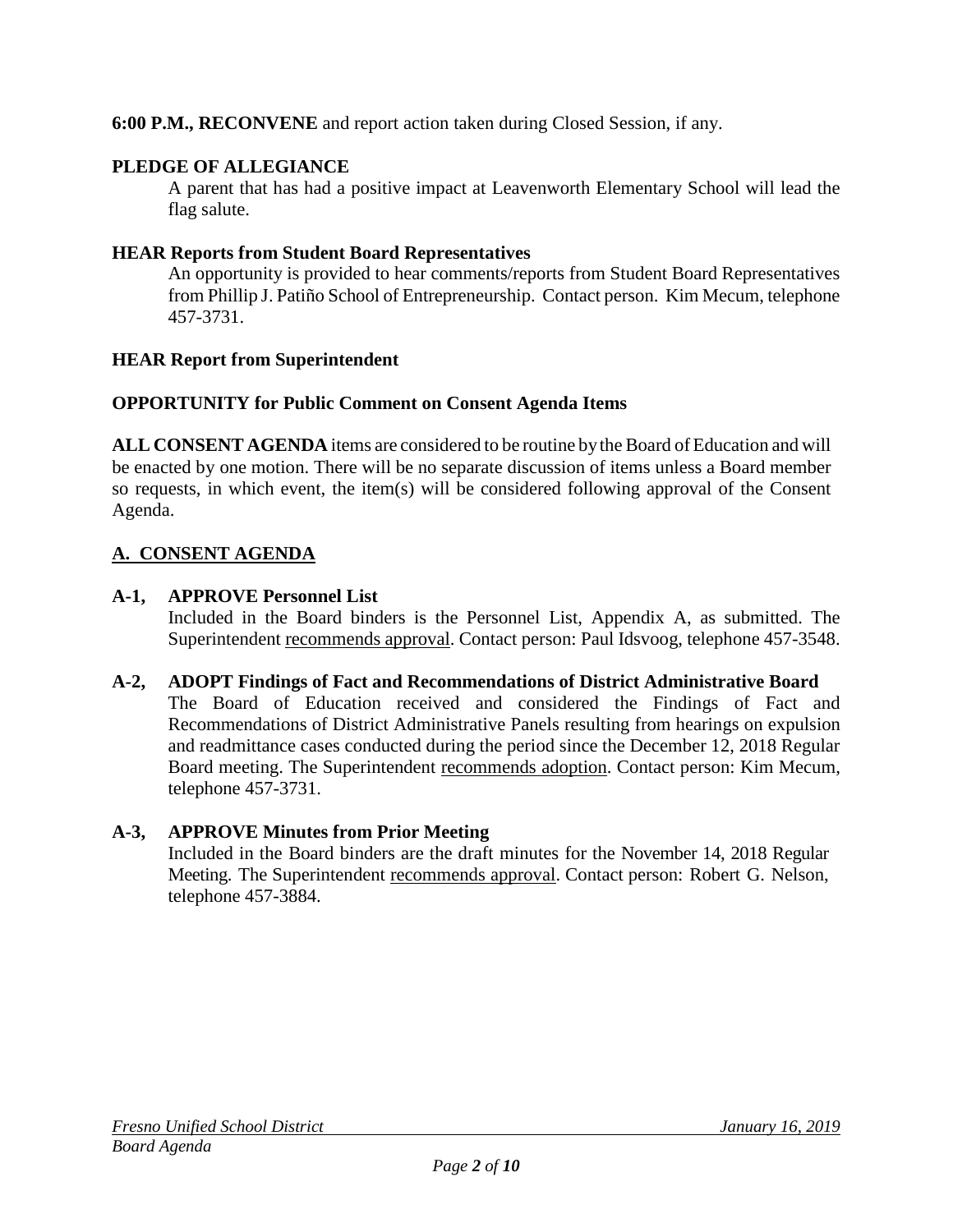**A-4, ADOPT Resolution 18-09 in Support of Full/Extended Day Kindergarten Instruction, and Resolution 18-10 in Support of Applications to the Full Day Kindergarten Facilities Grant Program**

Included in the Board binders and recommended for adoption are Resolution 18-09 and Resolution 18-10, related to Fresno Unified's full/extended day kindergarten programs. Resolution 18-09 declares support of full/extended day kindergarten instruction, as is required to apply for funding under the State's Full Day Kindergarten Facilities Grant Program. Resolution 18-10 declares support of the district's applications for State funding under the Full Day Kindergarten Facilities Grant Program, as required by the program. Assembly Bill 1808 (2018) appropriates \$100 million in 2018/19 for one-time grants to school districts for construction of new facilities or retrofit (modernization) of existing facilities to provide full day kindergarten classrooms. The Superintendent recommends adoption. Fiscal impact: Adopting the resolutions has no financial impact. However, implementation of projects utilizing grant funding would require the district to provide matching funds of 50% of project cost for new construction and 40% of project cost for modernization. Preliminary, it is estimated that the projects would cost approximately \$20-\$25 million total, or \$5-\$6 million per project. Measure Q and Measure X would be recommended as the source of funds for the district's match. Submitting grant applications does not commit the district to implementing the projects. Board approval would be required for a project to move forward. Contact person: Karin Temple, telephone 457-3134

#### **A-5, APPROVE Award of Bid 19-07, Solid Waste Disposal and Recycling Services**

Included in the Board binders is information on Bid 19-07, Solid Waste Disposal and Recycling Services for all district schools and central office sites. Solid waste is collected Tuesday through Saturday; recycling is collected two to three times weekly depending on need. Implementation is expected approximately six weeks after Board approval. The contract term extends through June 30, 2024.

Staff recommends award to the lowest responsive, responsible bidders:

Allied Waste Services(Fresno, CA) Estimated Annual Waste Disposal \$1,141,400

Waste Management (Fresno, CA) Estimated Annual Recycling Services \$211,400

The Superintendent recommends approval. Fiscal impact: Sufficient funds are available in the Maintenance and Operations Environmental Services general fund budget. Contact person: Karin Temple, telephone 457-3134.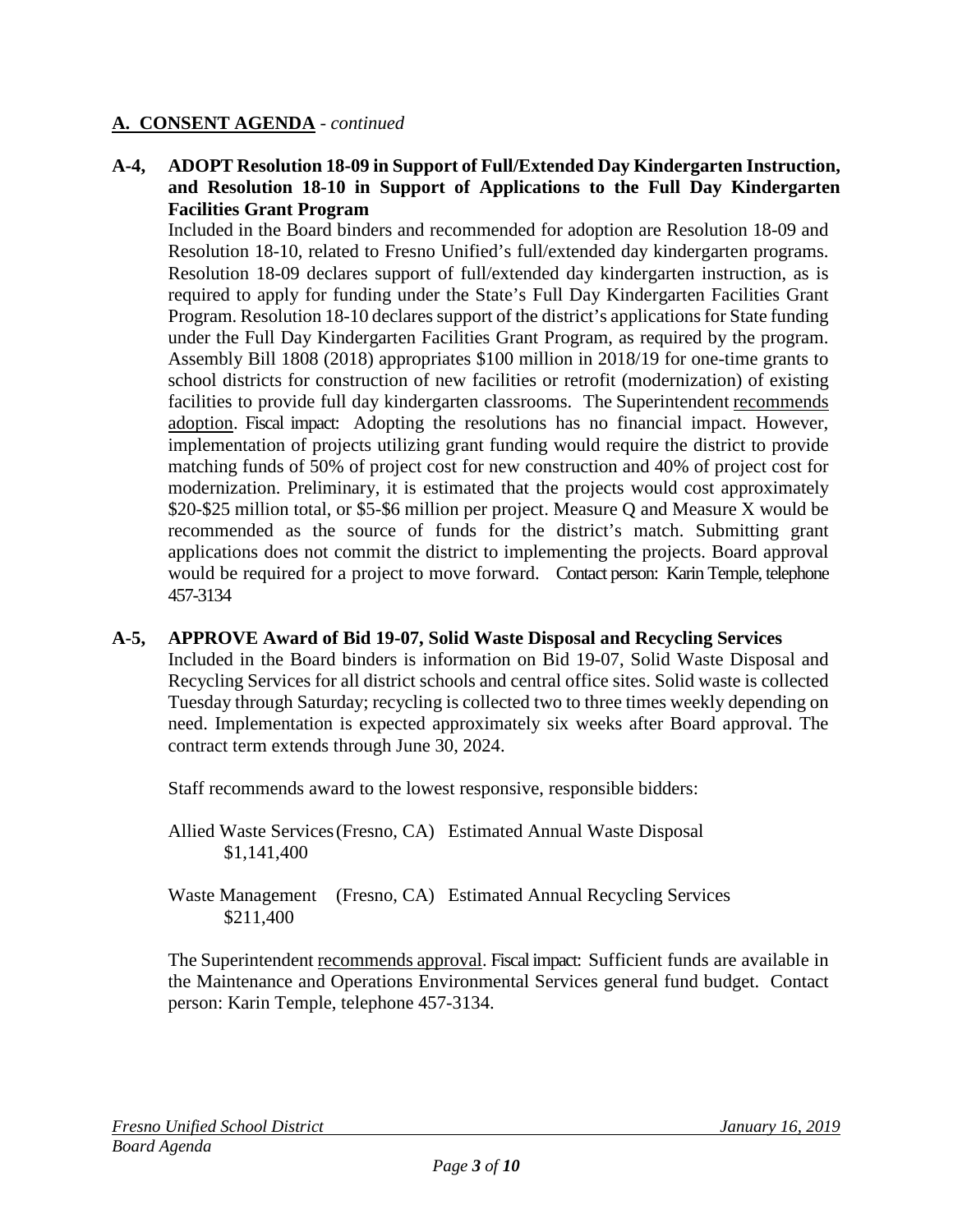#### **A-6, APPROVE Agreements with SMG: Save Mart Center for Graduation 2019 and 2020**

Approval is requested for the proposed agreements with SMG: Save Mart Center to provide facilities, security, and audio-visual services for the graduation ceremonies for six high schools and for the African American senior recognition celebration to be held June 2-5, 2019 and May 31-June 3, 2020. The Superintendent recommends approval. Fiscal impact: Sufficient funds in the amount of \$144,000 per year are provided in the Instructional Services annual budget. Contact person: Kim Mecum, telephone 457-3731.

### **A-7, APPROVE Renewal Grant Application to the California Department of Education for the After School Education and Safety Program**

Approval is requested for the renewal grant application to the California Department of Education for the After School Education and Safety (ASES) Program. Fresno Unified operates thirty-one ASES programs (29 elementary and 2 middle schools). The goal of these site based programs is to provide a safe and educationally enriching environment that will improve student academic achievement, as well as support the educational goals of Fresno Unified. This renewal application will provide three years of continued program funding. The Superintendent recommends approval. Fiscal impact: The application requests \$4,125,672 in ASES program funds for the three-year period. Fresno Unified is to provide 33% in-kind matching funds as done in previous years. Contact person: Kim Mecum, telephone 457-3731.

#### **A-8, APPROVE Award of Bid 19-10, McLane High School Construction of New Aquatic Center**

Included in the Board binders is information on Bid 19-10, for construction of the new aquatic center at McLane High School. The project is comprised of a 35-meter competition pool for swimming, diving, and water polo including a shallow section to accommodate teaching and community use; team/locker building with coach's office and concession room; mechanical building with storage and office space; bleachers including a shade structure; and related site work. Staff recommends the bid submitted by Katch Environmental, Inc. be rejected as non-responsive for deficiencies with listing of subcontractors per Public Contract Code 4100 and 20111.6; and award to the lowest responsive, responsible bidder:

Davis Moreno Construction, Inc. (Fresno, California) \$7,499,000

The Superintendent recommends approval. Fiscal impact: \$4,635,167 is available in the General Fund and \$2,863,833 is available in the Measure X Fund. Contact person: Karin Temple, telephone 457-3134.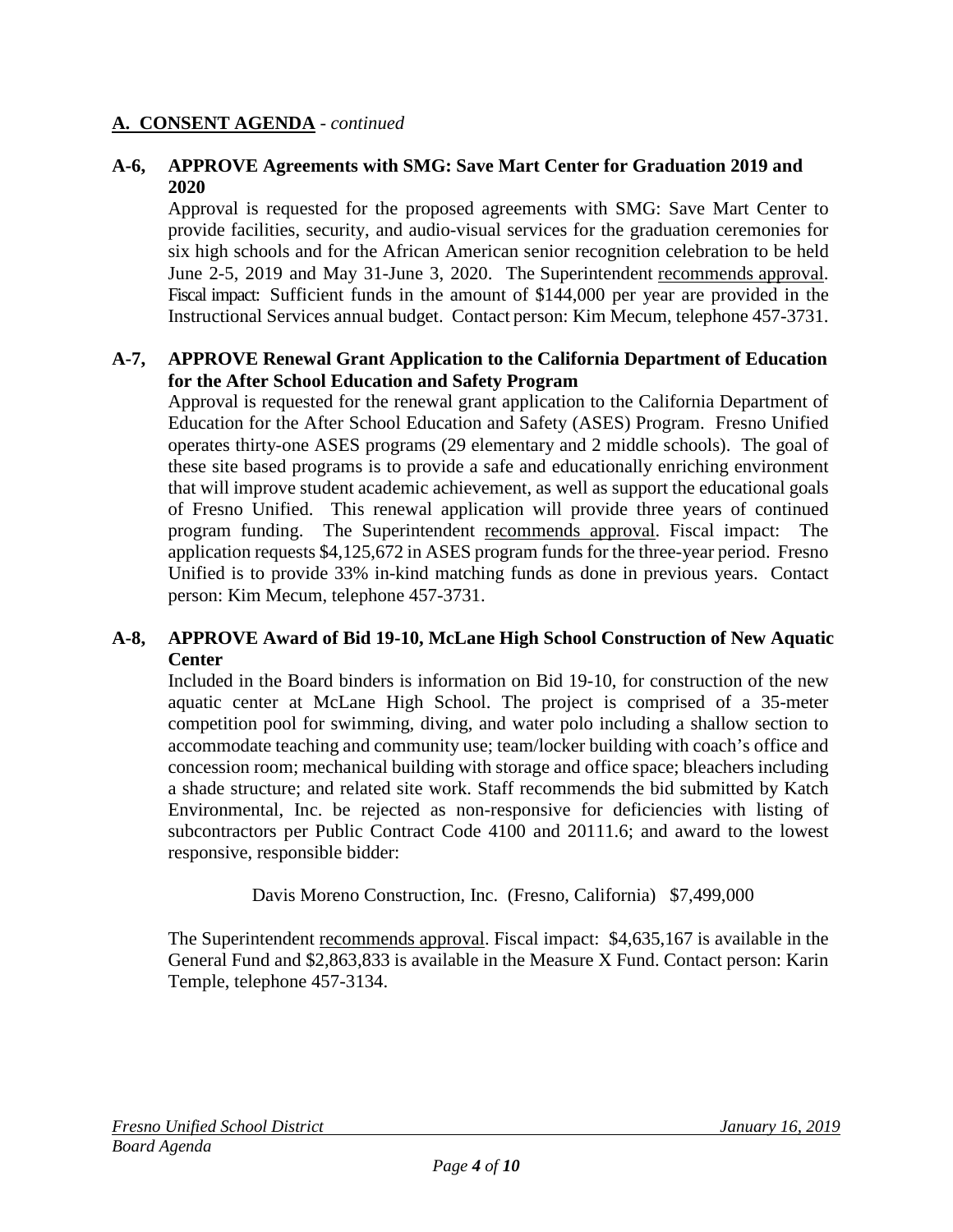### **A-9, APPROVE Proposed Revisions for Board Policy 5127**

Included in the Board binders are proposed revisions for Board Policy 5127 Graduation Ceremonies and Activities. The Superintendent recommends approval. Fiscal impact: There is no fiscal impact to the district. Contact person: David Chavez, telephone 457- 3566.

#### **A-10, APPROVE Provisional Internship Permits**

Included in the Board binders are Provisional Internship Permit (PIP) recommendations to rehire or hire upon Board approval. The Superintendent recommends approval. Fiscal impact: There is no fiscal impact to the district. Contact person: Paul Idsvoog, telephone 457-3548.

#### **A-11, RATIFY Change Orders for the Projects Listed Below**

Included in the Board binders is information on Change Orders for the following projects:

Bid 17-14, Fresno High School's Royce Hall Acoustical Improvements and Remodel Change Order 3:  $$80,736$ 

Bid 18-09, Construction of New Classroom Buildings and Modernization of Administration Building for Slater Elementary School Change Order 5: \$34,767

Bid 18-13, Duncan Polytechnical High School Career Technical Education (CTE) Center Building Construction and Alterations to Existing Shop Building Change Order 2: \$68,453

Bid 18-14, Addams Elementary School Portable Relocation and Infrastructure Change Order 2: \$31,621

Bid 18-17, Sections A, B, D, E – Installation of Exterior Lighting Upgrades at Various **Schools** 

Change Order 1: \$ 0

Bid 18-25, Sections Roosevelt High School Construction of New Aquatic Complex Change Order 2: \$35,821

Bid 18-28, Fremont Elementary School and Edison Computech Middle School Multipurpose Rooms HVAC Improvements

| Change Order 1: | \$4,567 |     |
|-----------------|---------|-----|
| Change Order 2: |         | - 0 |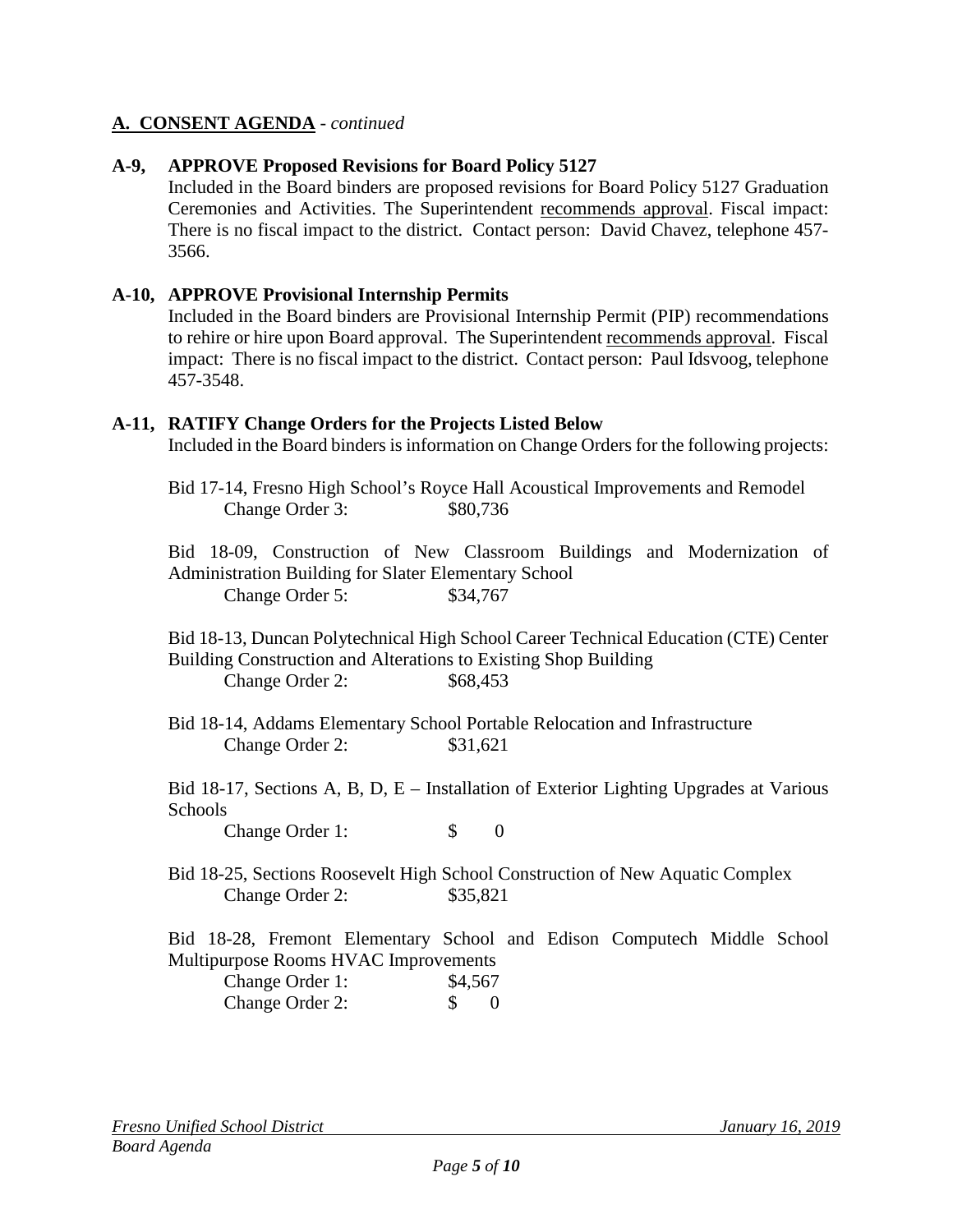Bid 18-33R, Fort Miller Middle School Gymnasium Make-up Air Units Replacement Rebid

Change Order 1: \$2,402

The Superintendent recommends ratification. Fiscal impact: \$80,736 for Bid 17-14 is available in the General Fund and Measure Q Fund; \$134,841 for Bids 18-09, 18-13, and 18-14 is available in the Measure Q Fund; and \$42,790 for Bids 18-25, 18-28 and 18-33R is available in the Measure X Fund. Contact person: Karin Temple, telephone 457-3134.

#### **A-12, RATIFY the Filing of Notices of Completion**

Included in the Board binders are Notices of Completion for the following projects, which have been completed according to plans and specifications.

Bid 17-14, Fresno High School Royce Hall Acoustical Improvements and Remodel

Bid 18-17 Sections A, B, D, E, Installation of Exterior Lighting Upgrades at Various Schools

Bid 18-24, Sections B, C, Water Conservation and Irrigation Improvements at Various **Sites** 

Bid 18-28, Fremont Elementary School and Edison Computech Middle School Multipurpose Rooms HVAC Improvements

Bid 18-31, Storey and Viking Elementary Schools, and Tioga Middle School, Boilers and Chiller Replacement

Bid 18-38, Section A, Addicott and Vang Pao Elementary Schools' Portable Classroom Relocation and Infrastructure

The Superintendent recommends ratification. Fiscal impact: Retention funds are released in accordance with contract terms and California statutes. Contact person: Karin Temple, telephone 457-3134.

#### **A-13, RATIFY Purchase Orders from October 1, 2018 through October 31, 2018**

Included in the Board binders is information on purchase orders issued from October 1, 2018 through October 31, 2018. Purchase orders for \$10,000 or more are presented first, followed by purchase orders for less than \$10,000. A list of purchase orders issued for Associated Student Body (ASB) accounts is also provided. The Superintendent recommends ratification. Fiscal impact: Funding is noted on the attached pages. Contact person: Karin Temple, telephone 457-3134.

#### **END OF CONSENT AGENDA (ROLL CALL VOTE)**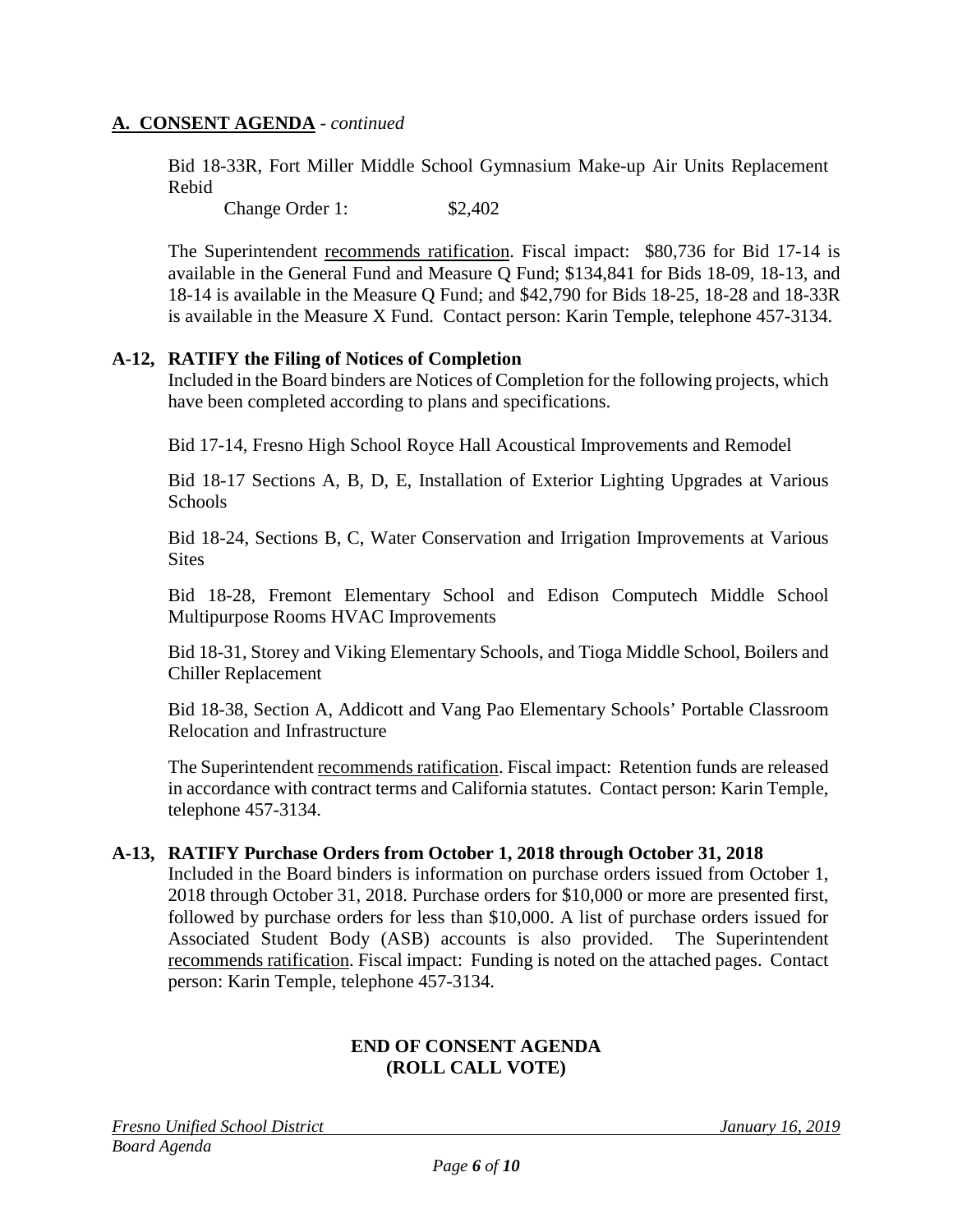## **UNSCHEDULED ORAL COMMUNICATIONS**

Individuals who wish to address the Board on topics within the Board's subject matter jurisdiction, but **not** listed on this agenda may do so at this time. If you wish to address the Board on a specific item that is listed on the agenda, you should do so when that specific item is called. While all time limitations are at the discretion of the Board President, generally members of the public will be limited to a maximum of three (3) minutes per speaker for a total of thirty (30) minutes of public comment as designated on this agenda. Any individual who has not had an opportunity to address the Board during this initial thirty (30) minute period may do so at the end of the meeting after the Board has addressed all remaining items on this agenda. Without taking action and only as expressly permitted by Board Bylaw 9323, Board members may ask questions, make brief announcements, or provide a brief response to statements presented by the public about topics raised in unscheduled oral communications. Board members must be recognized by the President in order to speak and will generally be limited to no more than one (1) minute each for this purpose. The Board President shall have the discretion to further limit Board members' opportunity to speak on topics raised in unscheduled oral communications to ensure the orderly and efficient conduct of District business. Members of the public with questions on school district issues may submit them in writing. The Board will automatically refer to the Superintendent any formal requests that are brought before them at this time. The appropriate staff member will furnish answers to questions.

## **B. CONFERENCE/DISCUSSION AGENDA**

## **6:45 P.M.**

#### **B-14, OPPORTUNITY for Public Discussion of the California School Employees Association Chapter 143 initial proposal to the Fresno Unified School District for the 2019-2020 Reopener Agreement**

In accordance with Government Code 3547, all initial proposals of the exclusive representative shall be presented at a public meeting of the public school employer, and thereafter shall be a public record. Included in the Board binders is the California School Employees Association (CSEA) Chapter 143 initial proposal to the Fresno Unified School District for the 2019-2020 Reopener Agreement presented at the December 12, 2018 meeting of the Board of Education and returned to this agenda for formal presentation, public discussion and acknowledgment of receipt. Fiscal impact: There is no fiscal impact to the district at this time. Contact Person: Paul Idsvoog, telephone 457-3548.

## **6:50 P.M.**

#### **B-15, OPPORTUNITY for Public Discussion and ADOPT the Fresno Unified School District initial proposal to the the California School Employees Association for the 2019-2020 Reopener Agreement**

In accordance with Government Code 3547, all initial proposals of the public school employers shall be presented at a public meeting of the public school employer, and thereafter shall be a public record. Included in the Board binders is the Fresno Unified School District initial proposal to the California School Employees Association (CSEA) Chapter 143 for the 2019-2020 Successor Agreement presented at the December 12, 2018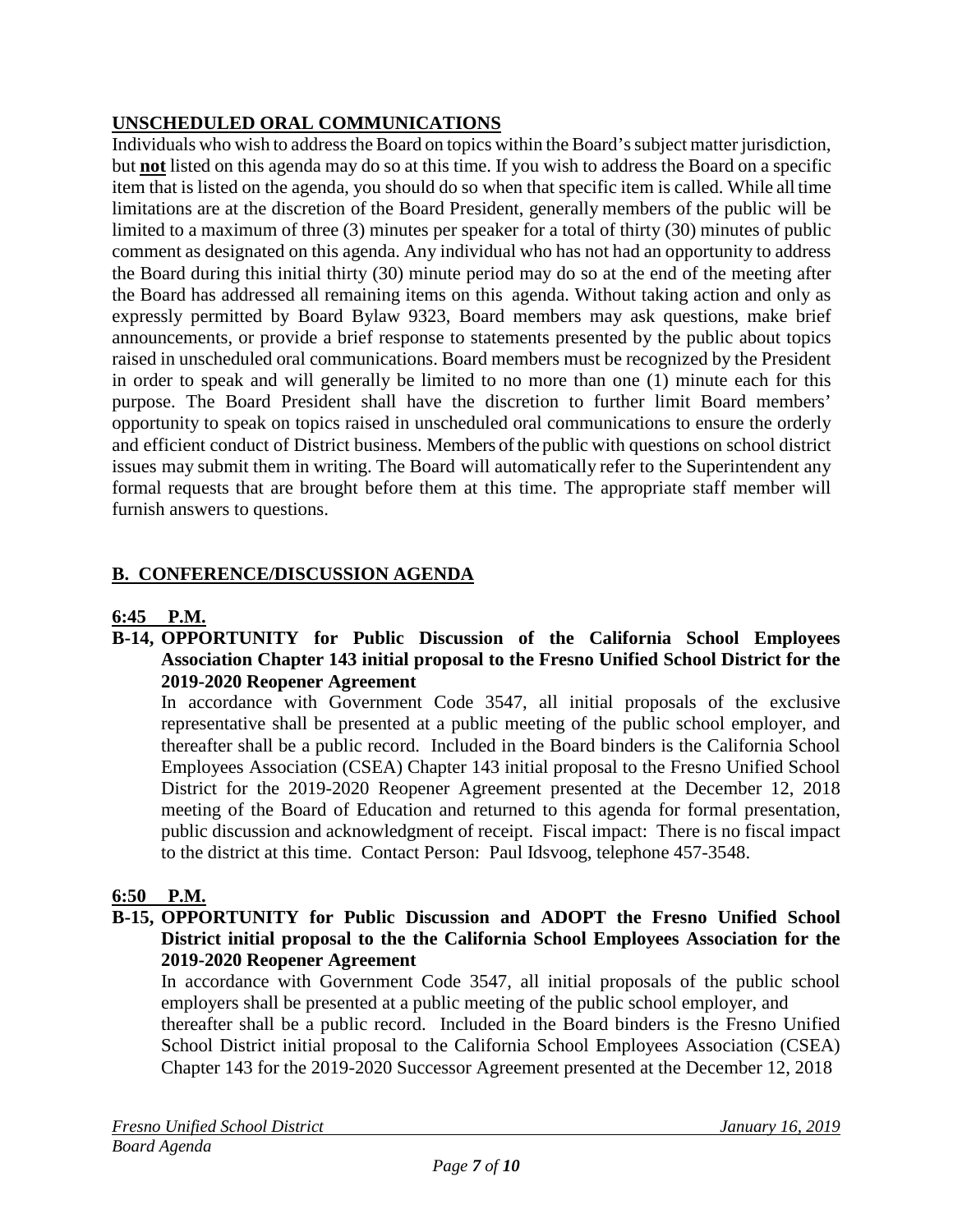### **B. CONFERENCE/DISCUSSION AGENDA** - *continued*

meeting of the Board of Education and returned to this agenda for public discussion and Board adoption. The Superintendent recommends adoption. Fiscal impact: There is no fiscal impact to the district at this time. Contact person: Paul Idsvoog, telephone 457-3548.

## **6:55 P.M.**

#### **B-16, CONDUCT Public Hearing Regarding Preliminary Environmental Assessment for the District-owned Parcel at the Southeast Corner of East Church Avenue and South Orangewood Drive Related to the Proposed Relocation of the Phoenix Academy Campus**

Included in the Board binders is the Executive Summary for the draft Preliminary Environmental Assessment (PEA) related to the district's five-acre parcel at the southeast corner of Church Ave. and Orangewood Dr. (east of Peach Ave.), the planned location for a new master-planned modular campus for Phoenix Academy, the district's secondary community day program. Phoenix Academy is currently housed at the Southeast Campus at 5090 E. Church, and must be relocated to accommodate construction of the new Herrera Elementary School. Education Code requires the district to make the PEA available for public review, conduct a public hearing, and accept the PEA before the State Department of Toxic Substances Control (DTSC) makes a final determination on the PEA. Fiscal impact: There is no fiscal impact to the district. Contact person: Karin Temple, telephone 457-3134.

## **7:10 P.M.**

#### **B-17, PRESENT and DISCUSS 2017/18 Measure Q and Measure X Annual Report**

The Measure Q and Measure X Annual Report for the period July 1, 2017 - June 30, 2018 is included in the Board binders and will be presented on behalf of the Citizens' Bond Oversight Committee (CBOC). The duties of the CBOC are to review the quarterly bond expenditure reports produced by the district's independent accountant, and present an annual report indicating the district's compliance with the Constitution of the State of California. To perform the duty of reporting on Constitutional compliance, the CBOC receives and reviews the required annual, independent performance and financial statements audits conducted by the district's independent accountant, as well as the quarterly audits that exceed State requirements. The annual audits were received and reviewed by the CBOC on November 15, 2018. There were no audit findings or adjustments. Fiscal impact: There is no fiscal impact to the district. Contact person: Karin Temple, telephone 457-3134.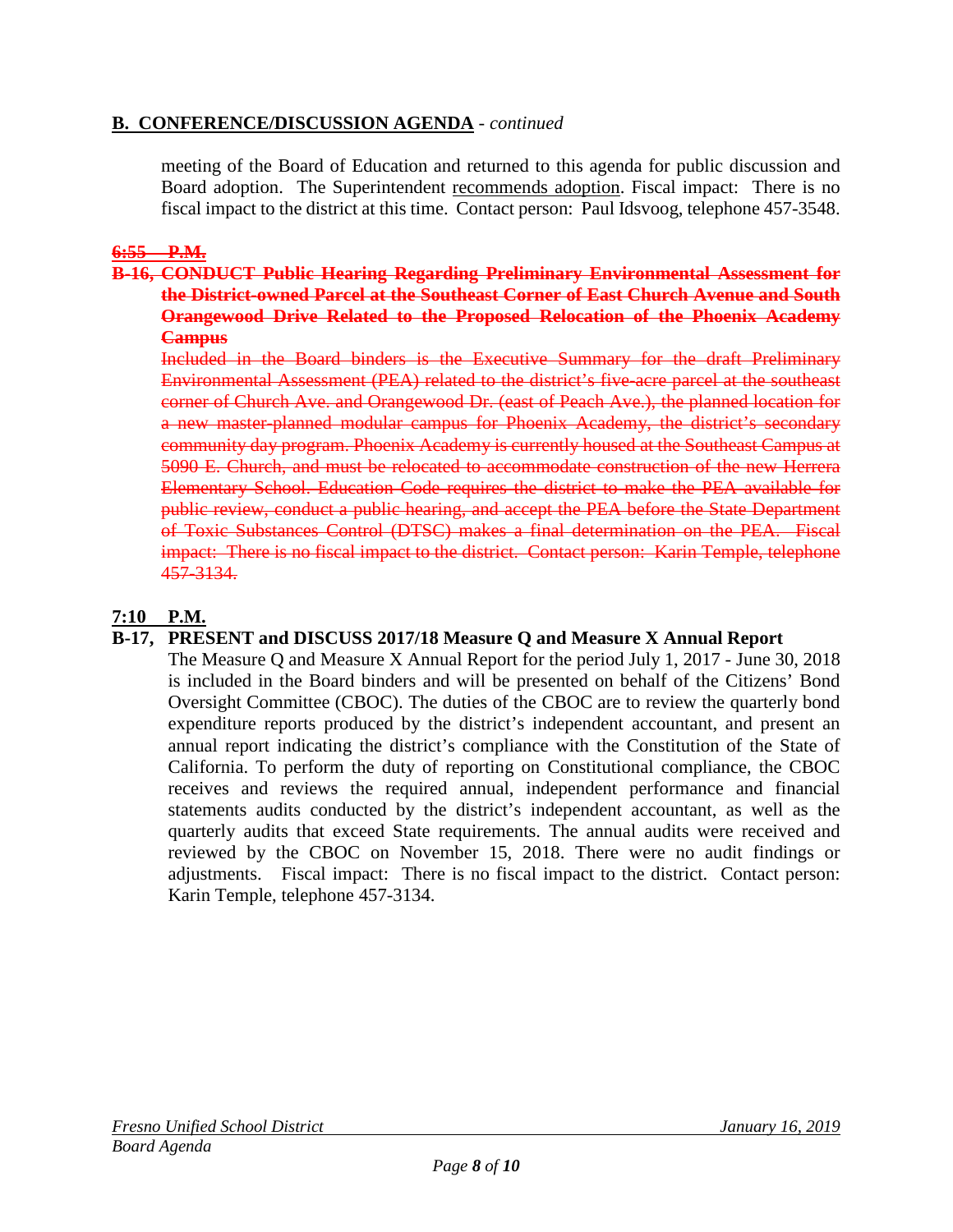## **B. CONFERENCE/DISCUSSION AGENDA** - *continued*

## **7:25 P.M.**

## **B-18, PRESENT and DISCUSS Overview of Governor's 2019/20 Proposed Budget**

Governor Newsom is scheduled to release his proposed 2019/20 State Budget on January 10, 2019. Staff will attend a School Services of California workshop focused on the new budget on January 15, 2019 to receive the most updated information. This information will be presented to the Board of Education at the January 16, 2019 Board meeting. The presentation and discussion will outline the Governor's 2019/20 Proposed State Budget. Fiscal impact: Not available at this time. Contact person: Ruth F. Quinto, telephone 457- 6226.

## **7:40 P.M.**

### **B-19, DISCUSS and APPROVE the 2019 List of Board Member Committees and Organizations**

Included in the Board binders is a list of committees and organizations to which Board Members are appointed each year. The Board President has solicited input from members as to their preferences and will take this opportunity to announce the appointments. Any organization or committee appointments that are contested by a board member will be brought to a vote if needed. The Board President recommends approval. Fiscal impact: There is no fiscal impact to the district. Contact person: David Chavez, telephone 457- 3566.

## **C. RECEIVE INFORMATION & REPORTS**

## **C-20, RECEIVE the Fresno Teachers Association Initial Proposal to Fresno Unified School District for the 2019-2022 Successor Agreement**

Receive the Fresno Teachers Association initial proposal to Fresno Unified School District for the 2019-2022 Successor Agreement. In accordance with Government Code 3547, all initial proposals of the exclusive representative shall be presented at a public meeting of the public school employer, and thereafter shall be public record. Fiscal impact: There is no fiscal impact to the district at this time. Contact person: Paul Idsvoog, telephone 457- 3548.

#### **C-21, RECEIVE the Fresno Unified School District Initial Proposal to Fresno Teachers Association for the 2019-2022 Successor Agreement**

Receive the Fresno Unified School District initial proposal to Fresno Teachers Association for the 2019-2022 Successor Agreement. In accordance with Government Code 3547, all initial proposals of the public school employers shall be presented at a public meeting of the public school employer, and thereafter shall be public record. Fiscal impact: There is no fiscal impact to the district at this time. Contact person: Paul Idsvoog, telephone 457- 3548.